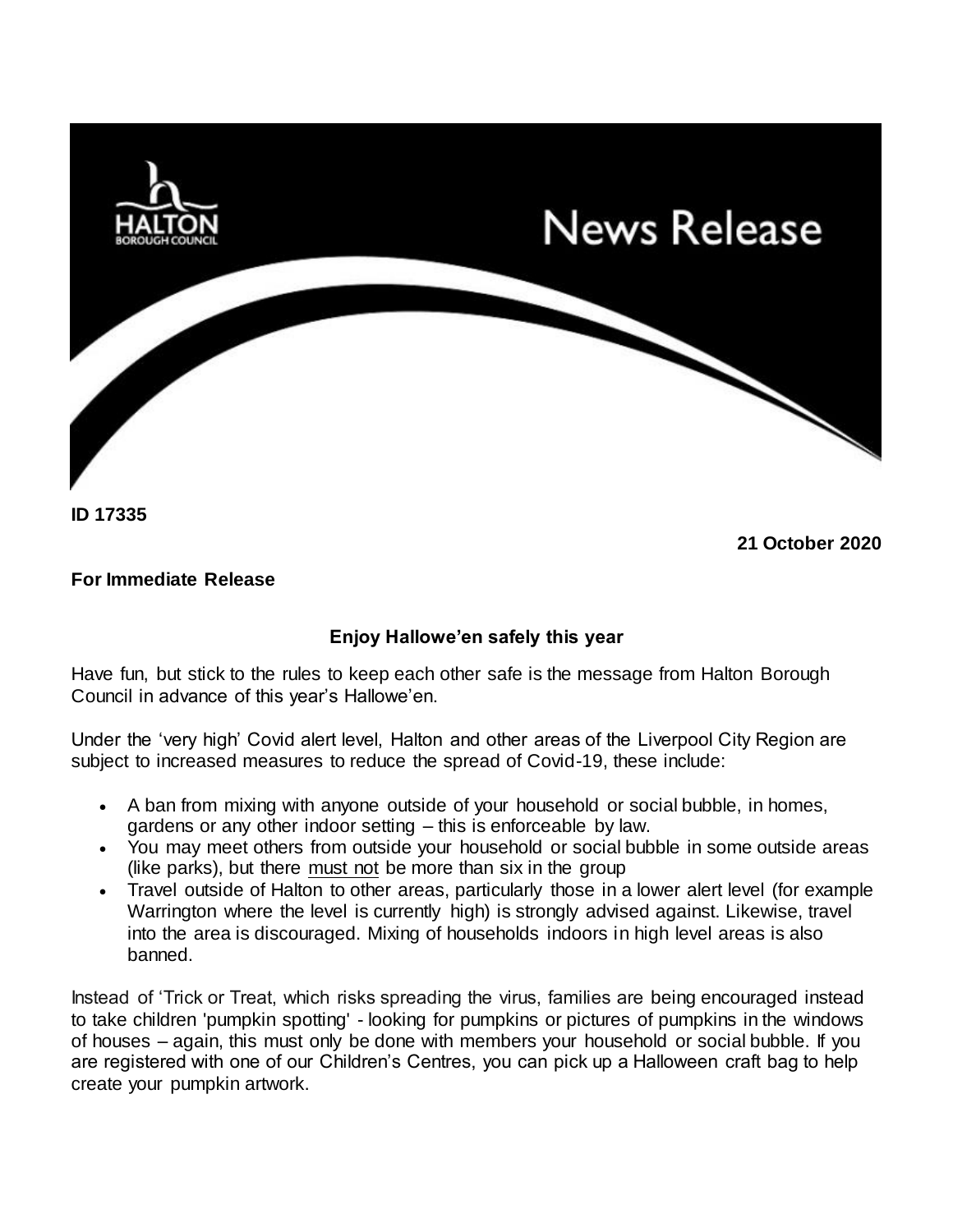Other ideas include a family Hallowe'en movie night with themed tea time treats and drink, or taking part in one of the virtual costume competitions that are being organised in the borough.

Talking about the changes needed this year, the Council's Executive Board Member for Community Safety, Cllr Dave Cargill said: "We know how much families enjoy Hallowe'en and this is not about spoiling people's fun. However, we cannot stress enough just how important it is that at the moment that we do not mix indoors with people from outside of our household or social bubble.

"Hallowe'en parties with groups of friends or between different families must not happen this year – not only are they illegal, but they will put our community at unnecessary risk of this deadly virus, which thrives on company.

"What we don't want the scariest part of this Hallowe'en to be, is for more of our community to become really unwell, or end up in hospitals that are already under increased pressure. It is up to all of us do the right thing, and follow the rules in place"

Cheshire Police will have an increased officer presence across the borough to provide reassurance to the public and anyone who may have any concerns over the Hallowe'en period.

Supt Jo Marshall-Bell said "Hallowe'en is an exciting time of year and should be celebrated. We don't want to stop people from enjoying themselves, but we really need to continue to stick to the rules so that we can help reduce the spread of the virus. There are still plenty of ways you can celebrate to make the most of the spooky festivities.

"The majority of residents are sticking to the rules and are doing all they can to plan Hallowe'en celebrations safely. We are encouraging young people to have fun but to do so without causing harm and distress to others and within the law. Anti-social behaviour and criminal damage can have a significant impact on the local community and have a long lasting effect on victims. Now more than ever we need to pull together to celebrate Hallowe'en safely."

For full details on the restrictions in place for the 'very high' Covid-alert level in Halton and the Liverpool City Region, go to www.gov.uk . Or visit [www.halton.gov.uk](http://www.halton.gov.uk/) for our frequently asked questions on the restrictions

Issued by Communications & Marketing, Halton Borough Council, Municipal Building, Kingsway, Widnes, WA8 7QF